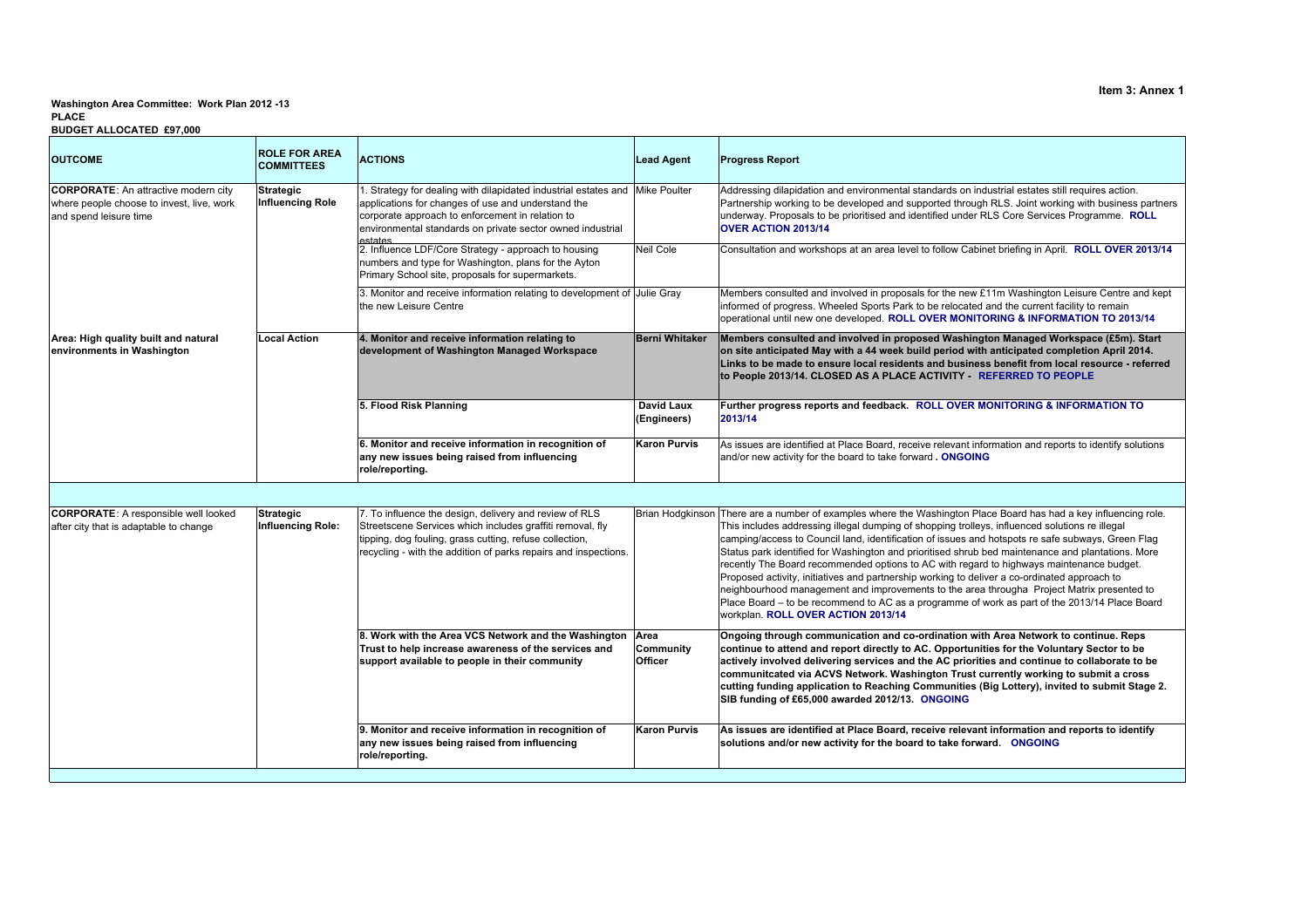| <b>CORPORATE:</b> A well connected city                                                                                                            | Strategic<br><b>Influencing Role</b>        | 10. Influence LDF/Core Strategy - sustainable transport<br>options for Washington                                        | <b>Neil Cole</b>           | Consultation and workshops at an area level to follow Cabinet briefing in April. GO SMARTER TO<br>WORK PROJECT now underway. CLOSED                                                                                                                                                                                                                                                                                                                                                                                                                                                                          |
|----------------------------------------------------------------------------------------------------------------------------------------------------|---------------------------------------------|--------------------------------------------------------------------------------------------------------------------------|----------------------------|--------------------------------------------------------------------------------------------------------------------------------------------------------------------------------------------------------------------------------------------------------------------------------------------------------------------------------------------------------------------------------------------------------------------------------------------------------------------------------------------------------------------------------------------------------------------------------------------------------------|
|                                                                                                                                                    |                                             | 11. Area committee to be consulted on quality contract<br>scheme (QCS)                                                   | Nexus - Claire<br>Fisher   | The QCS proposal has now been submitted to the ITA by Nexus. Decision by the ITA June - to be<br>brought to future Boards and Area Network. ROLL OVER MONITORING & INFORMATION TO<br>2013/14                                                                                                                                                                                                                                                                                                                                                                                                                 |
| <b>AREA:</b> A well connected Washington                                                                                                           | <b>Local Action</b>                         | 12. Development of integrated network, promotion of<br>walks and races to link villages                                  | <b>Brian</b><br>Hodgkinson | £50,000 SIB budget approved Jan Meeting. The Community Health and Green Spaces Project<br>meets a number of the key priorities of the Area Committee including ensuring Washington<br>has healthy outcomes and lifestyles, investing in built and natural environment as well as a<br>connected Washington through the development of an integrated cycle network,<br>improvements to green spaces, and the promotion of events to link villages. Year 1 will<br>address and deliver some outcomes and link some villages but not all. Retained as a priority<br>2013/14 work plan. ROLL OVER ACTION 2013/14 |
|                                                                                                                                                    |                                             | 13. Investigate options for improved broadband<br>provision in Washington                                                | <b>Karon Purvis</b>        | Diane Downey (Head ICT) confirmed last year BT made a commitment to introduce super fast<br>broadband connectivity to all the households in Sunderland. Briefing note to be circulated to<br><b>Members, NO FURTHER ACTION - CLOSED</b>                                                                                                                                                                                                                                                                                                                                                                      |
|                                                                                                                                                    |                                             | 14. Monitor and receive information in recognition of<br>any new issues being raised from influencing<br>role/reporting. | <b>Karon Purvis</b>        | As issues are identified at Place Board, receive relevant information and reports to identify<br>solutions and/or new activity for the board to take forward ONGOING                                                                                                                                                                                                                                                                                                                                                                                                                                         |
|                                                                                                                                                    |                                             |                                                                                                                          |                            |                                                                                                                                                                                                                                                                                                                                                                                                                                                                                                                                                                                                              |
| <b>CORPORATE:</b> A city where cultural identify<br>and vibrancy act as an attraction                                                              | <b>Strategic</b><br><b>Influencing Role</b> | 15. Influencing role with City Services to determine future<br>strategy for managing local events and celebrations.      | <b>Karon Purvis</b>        | Report presented to Cabinet to establish Sunderland Events Management Company from April 2013.<br>Progress to be reported as part of 2013/14 work plan and options for how local events are managed<br>and delivered to be confirmed. Local events and celebrations funded through SIB include £26k for<br>Heritage Festival 2013 and £8k for the Washington Illuminations 2013. NO FURTHER ACTION -                                                                                                                                                                                                         |
| <b>AREA:</b> Washington's Cultural Identity:<br>Continue to support activities and events<br>which celebrate Washington's culture and<br>identity. |                                             | 16. Receive report updating WAC on progress Washington<br>Heritage Offer Feasibility Study recommendations.              | <b>Karon Purvis</b>        | Consider how local delivery and initiatives contribute to the City wide/ corporate approach to Heritage<br>via the Sunderland Heritage Forum and proposals for a Heritage Strategy for the city discussed at<br>March Board. Further investment in the heritage sector through volunteering and skills bulding to be<br>identified.£15k SIB approved 2-12/13 for Heritage Banners for Schools and £13k SIB for a new access<br>road at the Aircraft Museum. The new Museums and Heiratge Service to work with the Committee<br>2013/14 to identify options for Washington. ROLL OVER ACTION 2013/14          |
| G                                                                                                                                                  | Progressing on target                       |                                                                                                                          |                            |                                                                                                                                                                                                                                                                                                                                                                                                                                                                                                                                                                                                              |
| $\overline{\mathbf{A}}$                                                                                                                            |                                             | Progressing but behind schedule (with plans in place to action)                                                          |                            |                                                                                                                                                                                                                                                                                                                                                                                                                                                                                                                                                                                                              |
| R.                                                                                                                                                 | Not progressing                             |                                                                                                                          |                            |                                                                                                                                                                                                                                                                                                                                                                                                                                                                                                                                                                                                              |

| <b>CLOSED ACTIVITY &amp; ISSUES (following</b><br>consideration and investigation by Place<br>Board) | To investigate the feasibility of CCTV networking for Washington.                                         | <b>Mike Poulter</b>                                  | Consider options and need for Washington CCTV Network - police stats, identify what's currently in<br>place gaps and costs. A number of cameras already in operation across the area. Very few requests<br>to redeploy LMAP resources. Costs prohibitive re new networked and monitored cameras -unable to<br>fund from AC resources. Agreed to update AC and close this item.             |
|------------------------------------------------------------------------------------------------------|-----------------------------------------------------------------------------------------------------------|------------------------------------------------------|--------------------------------------------------------------------------------------------------------------------------------------------------------------------------------------------------------------------------------------------------------------------------------------------------------------------------------------------------------------------------------------------|
|                                                                                                      | Investigate feasibility and identify need for dropped kerbs and pavements<br>programme across Washington. | Richard Irving/<br><b>Terry</b><br><b>Hutchinson</b> | Reactive programming in place at city level                                                                                                                                                                                                                                                                                                                                                |
|                                                                                                      | Flood Risk Planning                                                                                       | C.Mordecia                                           | Service Directory updated to include Northumbria Water emergency numbers and emergency centre<br>numbers (out of hours).                                                                                                                                                                                                                                                                   |
|                                                                                                      | Investigate how to achieve safer subways, walkways, parks and green spaces<br>(include lighting)          | <b>Brian</b><br><b>Hodgkinson</b>                    | Members to provide particular hotspots for Subways and Walkways. Audit already underway. Graffiti<br>removal ongoing and pruning around subways underway. Some graffiti art work underway through<br>Operation Lantern @ Albany subway. Extra support in place via Community Payback scheme. Linked<br>to proposals being considered for improvements to cycleways, green spaces and parks |
|                                                                                                      | Influence strategic approach to parking and highways issues                                               | <b>Highways</b>                                      | Issues raised re bus links being dealth with and responded to by appropriate agencies and<br>departments.                                                                                                                                                                                                                                                                                  |